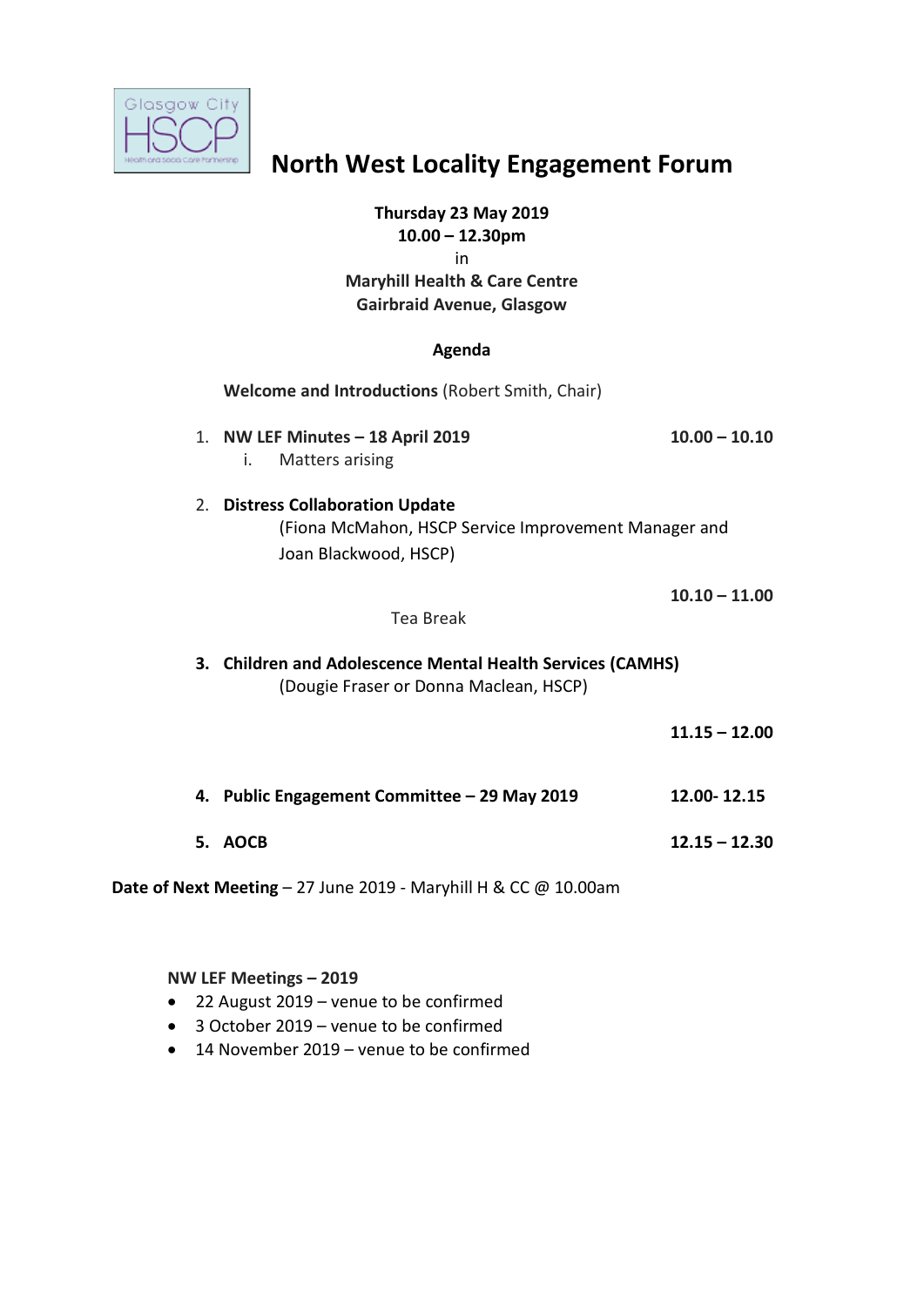

# **Minutes of NW Locality Engagement Forum Meeting held on 18 April 2019**

# **Attendance**

| Robert Smith     | Alan McDonald    | Ann Kilgour   | Winnie McPhail |
|------------------|------------------|---------------|----------------|
| Roy Greatorex    | Mary McShane     | John McVicar  | Alan Gow       |
| Janice Walker    | Lilian Woolfries | Nicky Neilson | Mr Jamil       |
| <b>Apologies</b> |                  |               |                |

#### **Apologies**

| Rita Hepburn   | Sadie Gordon           |
|----------------|------------------------|
| Margaret Smith | <b>Florence Alison</b> |
| Jane Maguire   | <b>Gordon McInnes</b>  |

don Jean Dougan Muriel Anderson Mark McBay Abdul Benjelloun

# **In Attendance**

Lorna McIlreavy (Scottish Health Council), May Simpson (HSCP)

|                | Robert Smith welcomed everyone to the NW Locality Engagement Forum meeting.                |
|----------------|--------------------------------------------------------------------------------------------|
|                | Apologies noted.                                                                           |
|                |                                                                                            |
| $\mathbf{1}$   | Report of NW LEF Event - 21 March 2019 - content noted                                     |
|                | i. Matters Arising - none                                                                  |
|                |                                                                                            |
| $\overline{2}$ | <b>Recovery Services</b>                                                                   |
|                | (Natalie Manly and Eddie Kearney, Recovery Communities, NW Locality)                       |
|                | Natalie provided a summary of the background, priorities, number of groups organised       |
|                | and services provided by the NW Recovery Communities. She illustrated the Women's          |
|                |                                                                                            |
|                | Meditation, Women's Network and Men's Mindfulness sessions as well as the Alcohol          |
|                | Free events such as Hip Hop, Family Days etc. Natalie also described the ROSC -            |
|                | Recovery Orientated System of Care - family work, strengthening bonds with families,       |
|                | homework club strengthening connection to the community etc                                |
|                | Eddie described his role as a Link Worker, peer support offered, developing                |
|                | relationships with other voluntary organisations operating in the area and the volunteer   |
|                | development programme- with clear pathways, supervised development plans, training         |
|                | opportunities, referrals and signposting and building up self esteem. Many volunteers      |
|                | go on into paid employment.                                                                |
|                |                                                                                            |
|                | A number of points were discussed - 'the first step to recovery', drinking too much,       |
|                | carers role, homelessness and links with mental health and wellbeing. Eddie described      |
|                | his liaison work with the Prison Service and Pharmacists to promote the recovery           |
|                | message and his first contact is 'identifying with people with lived experience', building |